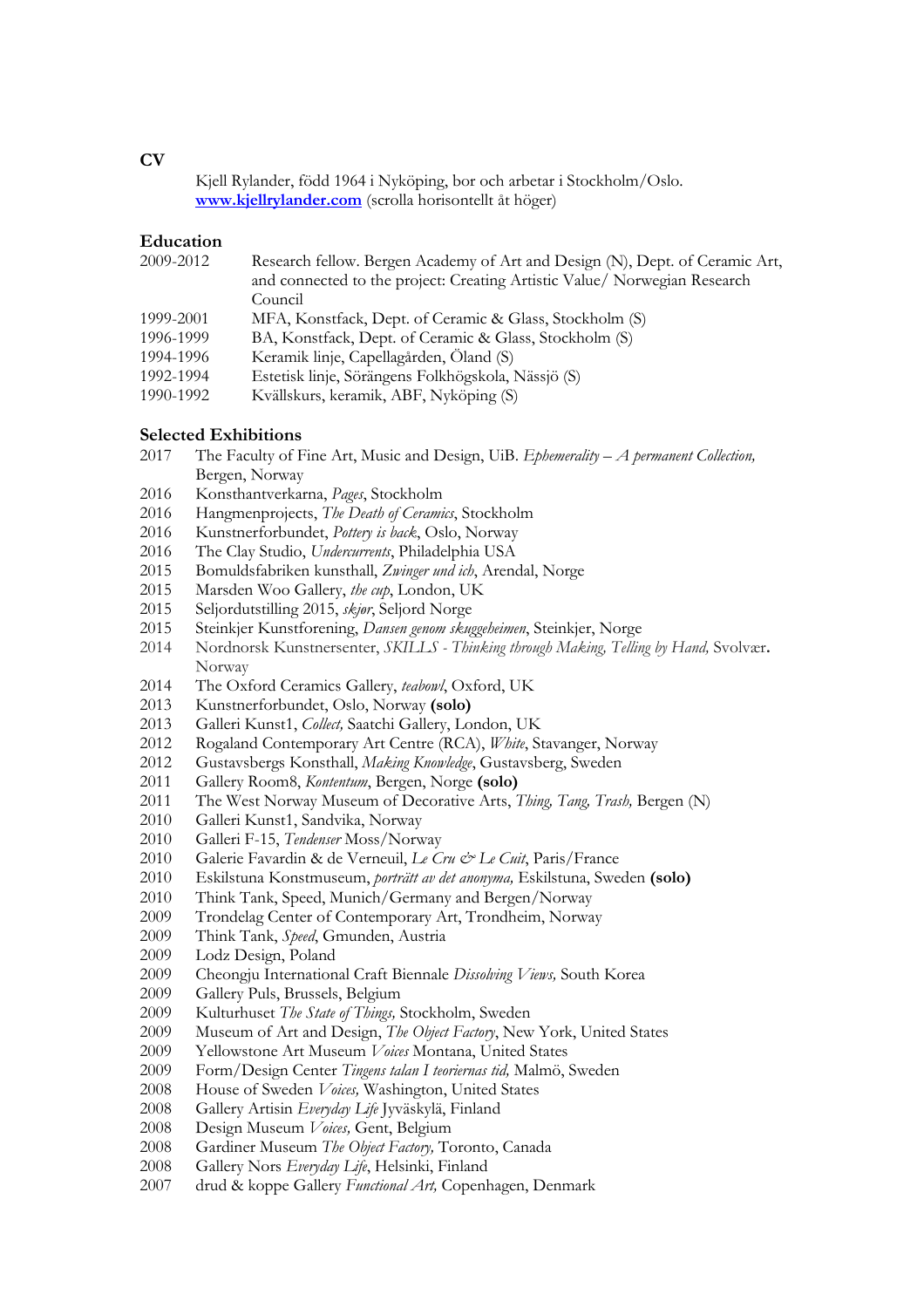- Nordenfjeldske Kunstindustrimuseum, *Everyday Life*, Trondheim, Norway
- 14 th Biennale International, Chateauroux, France
- Gallery IngerMolin, Stockholm, Sweden **(solo)**
- Centre Culturel Suédois *Voices*, Paris, France
- Gallery c2, Shanghai, China **(solo)**
- Berlinale, *Half A Minutes* DFP, Berlin Film Festival, Berlin, Germany
- Museum fur Kunst und Gewerbe, *Voices*-Contemporary Ceramic Art from Sweden, produced by Gallery IngerMolin and The Swedish Institute, Hamburg, Germany
- Design Annual, *Shots on Brave New World* DFP, Frankfurt, Germany
- Bienal de Lisboa *Crispy* ExperimentaDesign, Lisbon, Portugal
- Designmai, *Shots on Brave New World* Designfilm pool, Berlin, Germany
- Gallery Roger Björkholmen, *Stuff,* Stockholm, Sweden
- 2005 Meyerhoff Gallery, *TheSwedishShow* Baltimore, USA<br>2005 Whitwort Art Gallery. *Beauty and Beast Manchester*.
- Whitwort Art Gallery, *Beauty and Beast* Manchester, UK
- FLICAM, *World Emerging Artist´s* Fuping, Xian, China
- Crafts Council Gallery *Beauty and Beast* London, UK
- Gallery Andrén-Schiptjenko, *Hemma hos; Fredrik*, Stockholm, Sweden
- Sjohistoriska museet, *Subjektiva perspektiv*, Modern Talking, Stockholm, Sweden
- Akershus Kunstnersenter, Lilleström, Norway **(solo)**
- Gallery IngerMolin, Stockholm, Sweden **(solo)**
- Kunstindustrimuseet, *Swedish contemporary ceramic* Oslo, Norway
- Enkehuset, Modern Talking, Stockholm, Sweden
- Stockholm Art Fair, Agata *independent design* Stockholm, Sweden
- Magasin 3/ Djurgårdsbrunns värdshus, *ceramic objects* collaboration with Uglycute Stockholm, Sweden
- Svensk Form, Agata *independent design* Stockholm, Sweden
- Gallery Deluxe, *Swedish style in Tokyo* Tokyo, Japan
- Gallery Konstfack, *MFA-exhibition* Stockholm, Sweden

# **Grants/Awards**<br>2017 The Swed

- The Swedish Arts grant committee five-year grant
- The Swedish Arts grant committee two-year grant
- The Villeroy & Boch Gustavsberg AB, Ceramic Award
- Artist in Residency at PWS in Shanghai, China
- The Swedish Arts grant committee two-year grant
- The City of Stockholm Culture Award
- The Swedish Arts grant committee one-year grant
- The Rörstrands scholarship

#### **Represented**

The Röhsska Museum of Fashion, Design and Decorative Arts, Gothenburg (S) The National Museum of Art, Architecture and Design, Oslo (N) KODE, Art Museums of Bergen (N) The National Museum of Fine Arts, Stockholm (S) The National Museum of Decorative Arts, Trondheim (N) FLICAM Museum, Fuping Xian (CHN) The Architect Association of Stockholm (S) National Public Art Council, Stockholm (S)

- **Selected Bibliography**<br>2017 Nora C Nerdrum. Nora C Nerdrum, Merete Røstad (ed.) *Ephemerality – A permanent Collection.* Public Art Norway. ISBN: 978-82-93033-15-8
- Andrew Livingstone, Kevin Petrie (ed.), *The Ceramics Reader.* Bloomsbury Academic. ISBN: 9781472584434
- Penny Sparke (ed.), Fiona Fisher (ed.), *The Routledge Companion to Design Studies*. Routledge. ISBN 978-1-1387-8050-7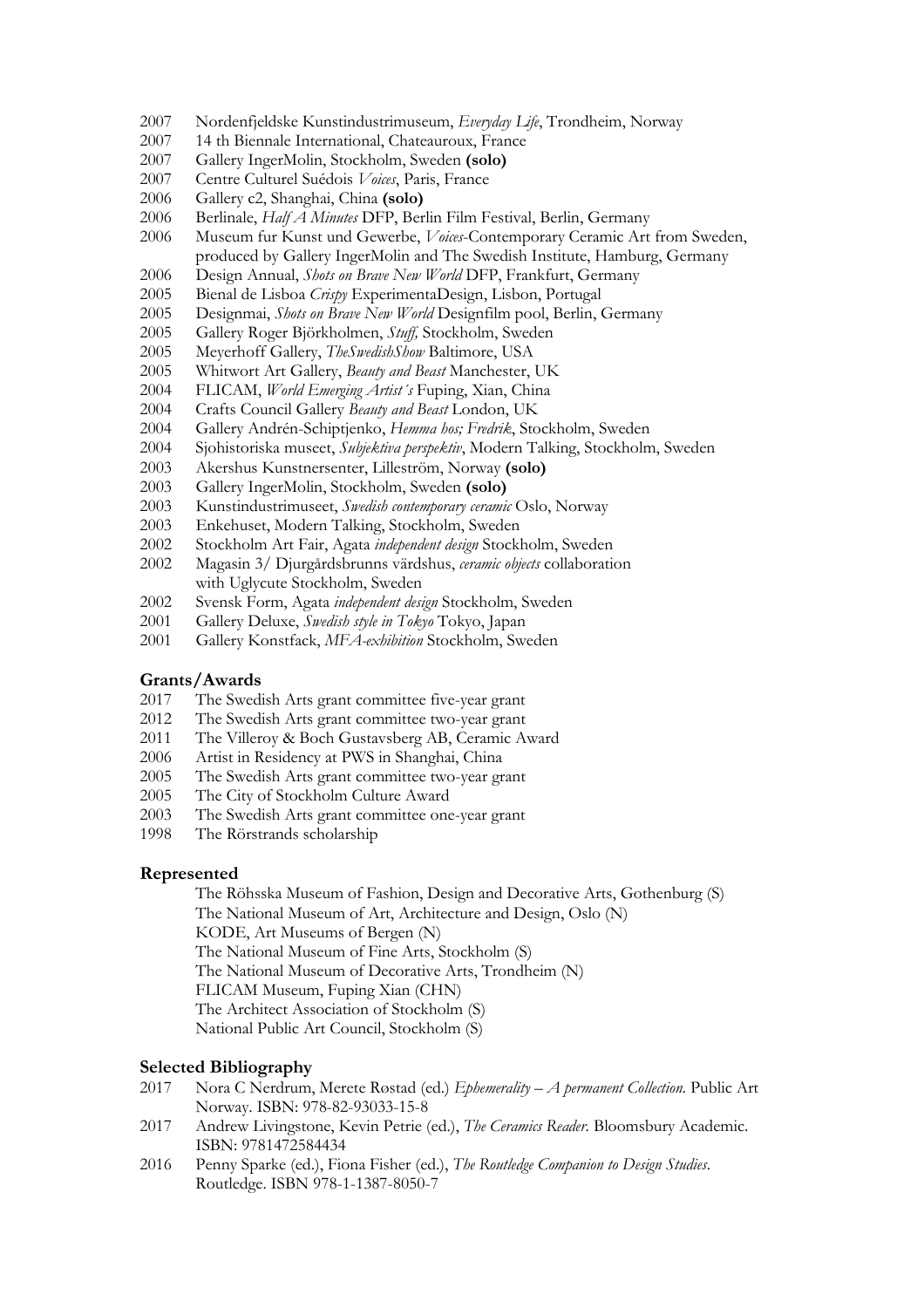- 2016 Kjetil Fallan, Designing Modern Norway, *A History of Design Discourse.* Routledge. ISBN 1315528630
- 2016 Ewa W Olofsson, *Ljust och skirt möter kargt och mörkt.* KonstochKritik.nu
- 2016 Johanna Theander, Konsten.net/the-death-of-ceramics-pa-hangmenprojects/<br>2016 Dennis Dahlqvist, keramik i nytt lius på utställning, ww/syt.se/kultur/konst/sma
- 2016 Dennis Dahlqvist, *keramik i nytt ljus på utställning,* [ww/svt.se/kultur/konst/smart](http://www.svt.se/kultur/konst/smart-utstallning)[utstallning](http://www.svt.se/kultur/konst/smart-utstallning)
- 2016 Claudia Clare, *Subversive Ceramics*. Bloomsbury Academic. ISBN: 978-1-4725-2854-4<br>2016 Caroline Slotte/Kiell Rylander (ed). *Zwinger und ich*. Nätverk för Nordisk Samtids
- 2016 Caroline Slotte/Kjell Rylander (ed). *Zwinger und ich*. Nätverk för Nordisk Samtids Keramik. ISBN 978-91-637-9718-7
- 2015 Gali André (ed.), *Crafting Exhibitions*, Norwegian Crafts. With contributions by Glenn Adamson (Museum of Arts and Design, New York), Maria Lind (Tensta Konsthall, Stockholm), Anne Britt Ylvisåker (KODE – Art Museums of Bergen) and Marianne Zamecznik (freelance curator and exhibition designer, Berlin). ISBN 978-3-89790-429-3
- 2013 Ulekleiv Line, *Blek keramikk på hvitt, tomt papir*, Kunsthåndverk Nr 2. 2013
- 2012 Qvale Wenche, Utstilling på sviktande grunn Bergens Tidene 8 Oktober 2012 Bull Knut Astrup, *Uenig I kurators samtidsdiagnose,* Kunsthåndverk Nr 4. 2012 *Kjell Rylander Archives*, Jorunn Veiteberg (ed) Bergen Kunst- og designeskole/ Gustavsbergs Konsthall 2012, ISBN 978-91-980286-0-7 Eklund Petter, *Konstforskare ställer ut* Dagens Nyheter 6 Juni 2012 Borgen Trond, *Less Colour* Stavanger Aftenblad 12 Maj 2012
- 2011 Waal Edmund de, *The Pot Book*, London: Phaidon 2011 Brown Glen R. *Kjell Rylander: The Anthropic Aura*, Ceramics Monthly, June/July/August 2011 Veiteberg Jorunn, "Fra trash til treasure", Biennalen for Kunsthåndværk og Design 2011, Kolding: Museet på Koldinghus/Danske Kunsthåndværkere 2011 Ziegler Reinhold, "Oppvinning nå!" Kunsthåndverkerk Nr 1. 2011
- 2010 Nobécourt Pascale, "Uberørt materialisme", Kunsthand Verk nr. 4, 2010 Kokkin Jan, "Kunsthåndverk = Kunst?", *Kunst* nr. 3, 2010 Luckner-Bien Renate, "Bewegung in vielschichtigem terrain Think Tank, *Art Aurea* nr. 2, juni Karlstam Cristina, "vardaglig verklighet vrids extra varv" Eskilstuna Kuriren 20 mars Jonson Lotta, "Rylander utforskar keramikens väsen", Dagens Nyheter 18 mars. 2010 Veiteberg Jorunn, "Continuity and collapse: Ceramics in a post-industrial era". *Possibility and Losses*. London: Crafts Council/MIMA 2010.
- 2009 Clark Garth, Art Applied, Object Factory Catalog 2009 Konsthantverkscentrum/ Agnieszka Knap, Sakernas Tillstånd, Catalog, ISBN 978-91-633-4781-8 . 2009 Sveriges Konstföreningar/ Monica Larsson, Tingens Talan i Teoriernas Tid, Catalog Lark Books/ Glen R Brown, 500 Ceramic Sculptures ISBN 978-1-60059-247-8, 2009 Veiteberg Jorunn, Kunsten å låna, Kunst og Kultur 1/2009 Jönsson Love, Gmunden 2008, new routes for ceramics 2008-9
- 2008 Correa Cristopher, Swedish Made Easy, The Washington Post 8 Oct. Schwartz Judith.S, Confrontational Ceramics, ISBN 980713676556 Fahlström Jennie, Konstperspektiv no2
- 2007 Johansen Anja, Hverdagsliv, Billedkunst 7/2007 Brown Glen R, Multiplicity, Debasement & Redemption Ceramics: Art and Perception No 70. Black Dog Publishing, Breaking the mould-new approaches to ceramics.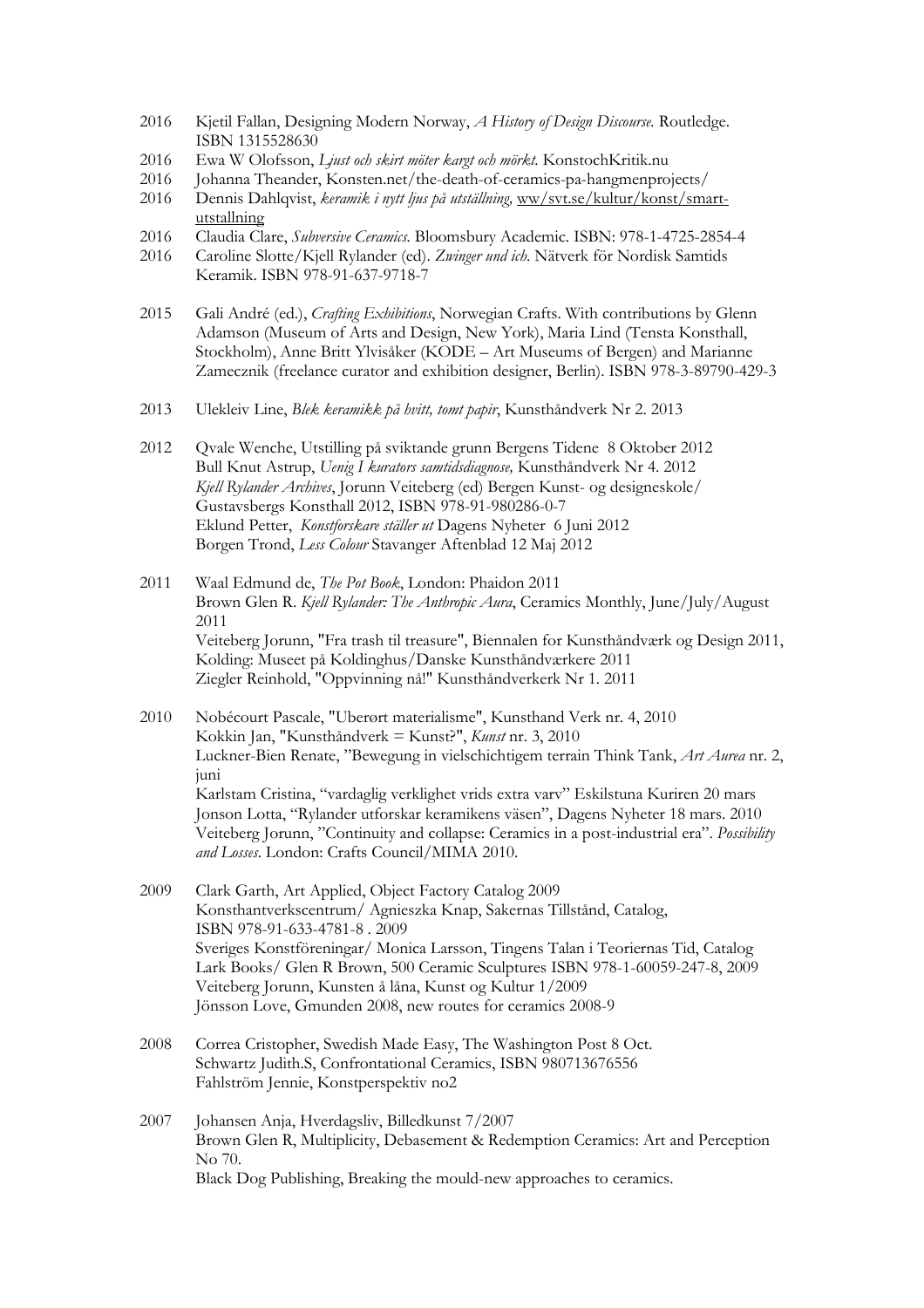ISBN 13: 978-1-904772<sup>1</sup>76-7 Nobel Andreas, kaffekultur, Vi, september. Musées de Chateauroux, Céramique contemporaine, Catalog. France Madestrand Bo, 3 x kritikerns val, Dagens Nyheter 25 mars. Arvidsson Calle, Fula koppar blir vackra, Svenska Dagbladet 17 mars. Poinas Vincent, Céramique Ironique, Citizen K International. Hiver 06/07

2006 Danius Sara, Bordsporslinet styr hur vi umgås, Dagens Nyheter 6 aug. Jönsson Love, ombytta roller, FORM no 5. Beckman Ulf, FORM no 2. Danius Sara, Voices- Contemporary ceramic art from Sweden. ISBN 91 7203 778 4.

2005 Veiteberg Jorunn, Objects in transition, The Ceramic Art of Kjell Rylander Ceramics art and perception, issue 61, ISSN 1035-1841. Vessby Malin, Debatt om svenskt konsthantverk Svenska Dagbladet, 6 Sep. Quinn Jeanne, Not ideas about the thing, but the thing itself, Keramik Magazin Germany no 3. Campbell Emily, My World, New Craft Experimenta, Catalog, Bienal de Lisboa. Veiteberg Jorunn, Craft in Transion ISBN 82-8013-051-9. Craft in Dialogue / Iaspis. Six views on a practice in change, Love Jönsson ISBN 91-975609-0-1. RE: FORM, Ljungström Hanna, Beckman Ulf, Margetts Martina ISBN91-85213-19-5. Dahlqvist Dennis, Schizofrenesi, Expressen 8 Jan. Madestrand Bo, "Grejer" som syns, Dagens Nyheter 17 April. Vessby Malin, Prylar med budskap och effektfulla hålrum, Svenska Dagbladet 23 April. Seiness Cecilie N, Think Tank, Speed, Gmunden, Austria, Mellom design og biletkunst DAG OG TID 3 Dec. Jackson Lesley, The porcelain revolution ICON, issue 022.

- 2004 Jackson Lesley, Hot Swedish designers, ICON issue 010. Jackson Lesley, Subjective Objects Ceramics in society issue 57, ISSN 1474-3825. HSU I-Chi, FLICAM Catalog, China
- 2003 Vessby Malin, Det opålitliga, FORM no 6. Vessby Malin, Självbiografiskt, FORM no 4. Veiteberg Jorunn, Slutt for kunsthandverket? Kunsthåndverk no 2.
- 2001 Helgesson Susanne, Form att minnas 2001, FORM no 6. Hedqvist Hedvig, Swedish style in Tokyo, Svenska Dagbladet, 3 Oct Bundegard Christian, Ud af Kuvosen, Politiken 20 juni Helgesson Susanne, Leve kollektivismen, FORM no 4.

### **Teaching/Workshops/Lectures/Opponent**

- 2016 Ledamot I betygsnämnd vid Mårten Medbos disputation, HDK Högskolan för design och konsthantverk, Göteborgs Universitet. Sweden Teaching at KHiO, Kunsthøgskolen i Oslo. Norway ( jan- ) Workshop*, raku*. Capellagården, Öland. Sweden
- 2015 Teaching at Capellagården, Öland. Sweden (aug- )
- 2015 Lecture, seminar. Steinkjer Kunstforening, *Dansen genom skuggeheimen*, Steinkjer, Norge
- 2014 Opponent, MA-studenter Keramikavd. HDK i Göteborg, (9/5)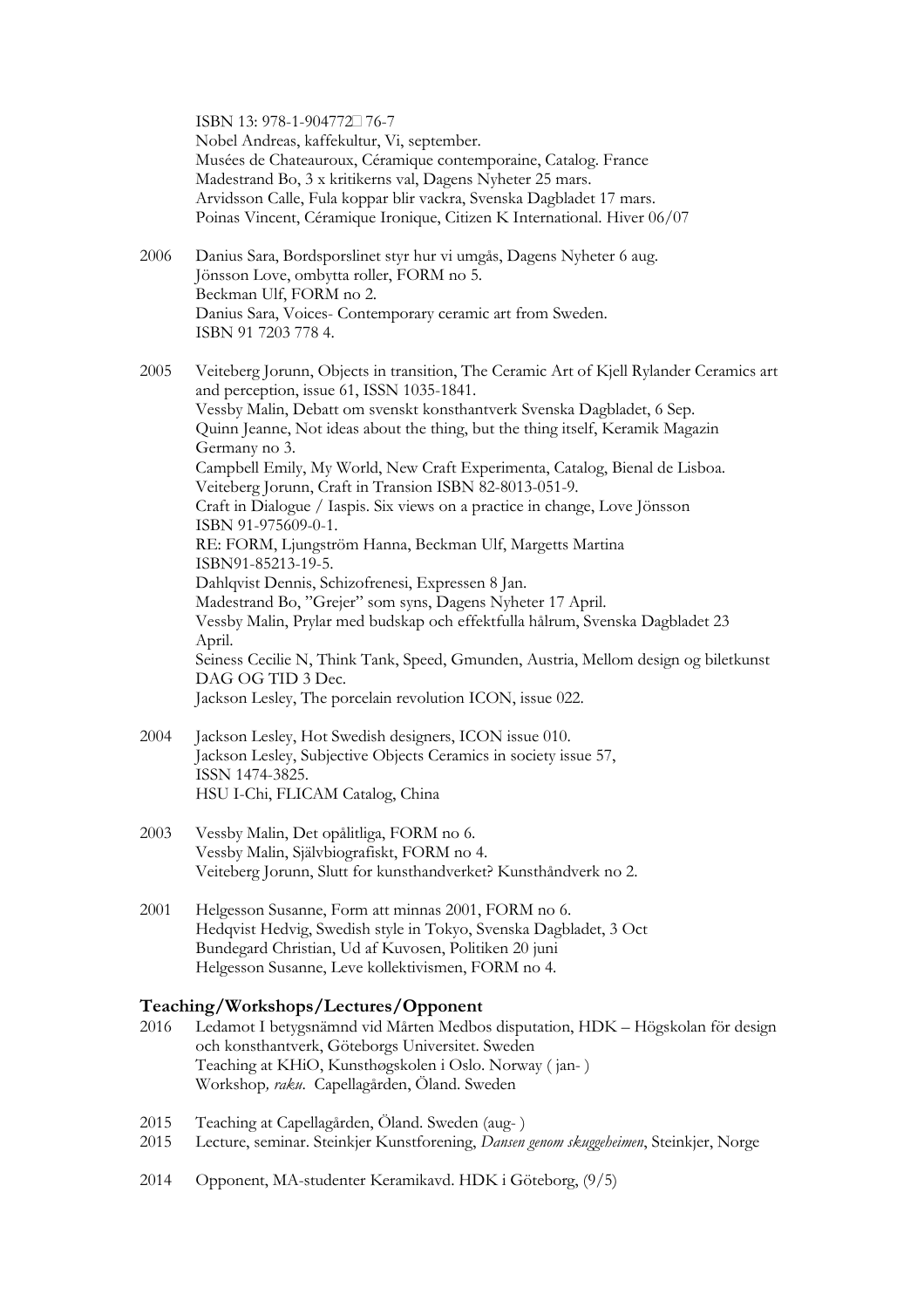Lecture, seminar SKILLS - Thinking through Making, Telling by Hand, Nordnorsk kunstnersenter i Svolvær. (4/10) Workshop and lecture, Kunst-og designhøgskolen i Bergen. (20-22/10) Workshop, teaching and lectures, avd. keramik, Capellagården, Öland. (10/11-28/11)

- 2013 Workshop and lecture, avd. keramik, Kunsthøgskolen i Oslo. (2-5/9) Workshop and lecture (Kontentum-projekt), avd. keramik, Kunsthøgskolen i Oslo (14- 17/10)
- 2012 Opponent, MA-studenter Keramikavd. HDK i Göteborg. (9-11/5) Disputation, Kunst- og designhøgskolen i Bergen. (5/9 ) Lecture, om Kunstnerisk forskning som det blir fortsått og praktisert ved Kunst- og designhøgskolen i Bergen. Inlägg på seminaret om Forskning inom Konsthantverksområdet, Gustavsbergs Konsthall, Sverige. (15/9)
- 2011 Lecture, "Reflections before the Final Assessment". Artistic Research Fellowship Voksenåsen, Oslo. (15/3)
- 2010 Lecture, "Regrowth rather then growth", Graduate seminar, Kunst- og designhøgskolen i Bergen. (26/11) Lecture, Terminus Hall, arr. Kunst- og designhøgskolen i Bergen. (2/9) Opponent, MA-studenter, avd. keramikk, Kunsthøgskolen i Oslo. 3-5/5 Lecture, "porträtt av det anonyma". Eskilstuna Konstmuseum, Sverige. (8/4) Workshop/Teaching, "De alldagliga tingen", Kurs. Kunst- og designhøgskolen i Bergen.  $(12-16/4)$ Lecture, "porträtt av det anonyma". HDK i Göteborg. (12/2)

2009 Lecture, "Ting og minner". Seminarium, K-verdi vid Kunst-og designhøgskolen i Bergen. (10/11) Lecture, "Utmaningar i mitt projekt", Artistic Research Fellowship Conference, Voksenåsen, Oslo. (21/10) Opponent, MA-studenter, Keramikavd. HDK, Göteborg. (11-12/5) Lecture, MA-studenter, Kunst-og designhøgskolen i Bergen. (11/2) Workshop, "Mess with yourself", Kunst-og designhøgskolen i Bergen. (24-28/1) Research fellow. Bergen Academy of Art and Design (N), Dept. of Ceramic Art, and connected to the project: Creating Artistic Value/ Norwegian Research Council (2009- 2012)

- 2008 Workshop, lecture, avd. keramik, Capellagården, Öland 9-10/1 Workshop, lecture, avd. keramik Kunst-og designhøgskolen i Bergen. Lecture, presentation av projektet, "Acoustic feedback". Artistic Research Fellowship Conference, Voksenåsen, Oslo. (14/10)
- 2006 Lecture, The Pottery workshop, Jingdezhen, China
- 2003 Teaching, kvälls kurser, keramik, Folkuniversitetet, Stockholm
- 2002 Lecture, workshop avd. keramik, Kunst-og designhøgskolen i Bergen. Teaching, kvälls kurser, keramik, Folkuniversitetet, Stockholm

Tekniker/Assistent vid Konstfack, keramik avd. kortare perioder, 2002-2004. Tekniker/Assistent vid Capellagården, keramik avd. kortare perioder, 1994-1996.

#### **Kontakt:**

Kjell Rylander Artemisgatan 24